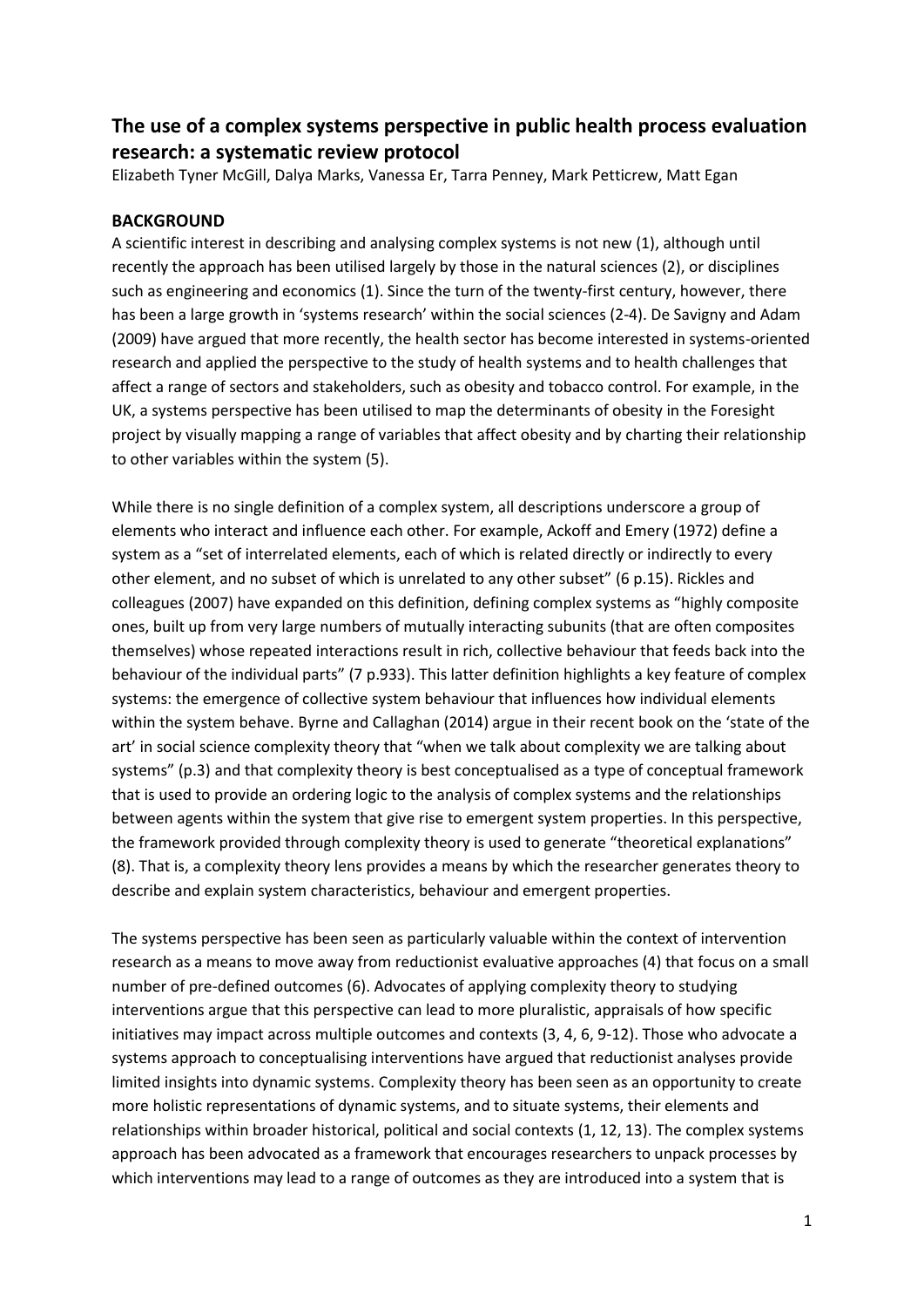characterised by non-linear relationships, feedback loops, adaptation and emergent proprieties. In this sense, the complex systems perspective is a framework which can address the challenges in understanding what lies in the 'black box' between intervention outputs and changes within a system (1).

One challenge facing evaluators who study interventions implemented into complex systems is that quantified effect sizes stemming from the intervention may not be replicated in other setting due to differences in local context and the implementation of the intervention (14). As a result, the most transferable findings from an evaluation of an intervention within a complex system are likely the theories that seek to explain how the intervention can impact the system into which is it introduced, changing relationships between system actors and resulting in system-level changes.

Some researchers have also argued that more traditional evaluations, which focus on measuring the changes in a small number of pre-defined outcomes stemming for interventions, may produce misleading results because they fail to take into account the system into which interventions are introduced, and the system-wide changes that may occur following the introduction of an intervention. Proponents of this perspective have argued that utilising a systems lens to analyse system-level interventions means that researchers analyse effects on the system as a whole, relevant sub-systems and individuals (15).

Others, such as Diez Roux have argued that utilising a complex systems perspective is particularly applicable to public health research (10). One key characteristic of the public health approach is that individuals and environments interact with one another and influence each other's characteristics and behaviours. The complex systems approach therefore provides a theoretical framework for me to explicitly draw out how individuals and 'the system' interact and influence each other (10).

While there has been an increased interest in applying a systems approach to public health process evaluation, to date, no comprehensive review has been undertaken to take stock of the literature base. Such a review was recently conducted for health services literature (16), but a gap remains in the public health literature. As such, the aim of this review is to identify public health process evaluations undertaken to date in order to identify the characteristics of this literature, to understand how they utilise a complex systems approach within evaluation and to analyse the qualitative methods used to date. This review will both provide an up-to-date view of the use of systems thinking and complexity science in public health process evaluation and inform an on-going programme of evaluations of local-level alcohol interventions in the UK.

## **METHODS**

#### *1) Review questions*

The review questions were developed in order to provide an overview of the current literature on the use of a complex systems approach within public health process evaluations, and to understand the qualitative methods which have been utilised within this field of research. The questions that this systematic review will aim to answer are:

1. In which fields of interest to public health has a complex systems approach to process evaluation been utilised?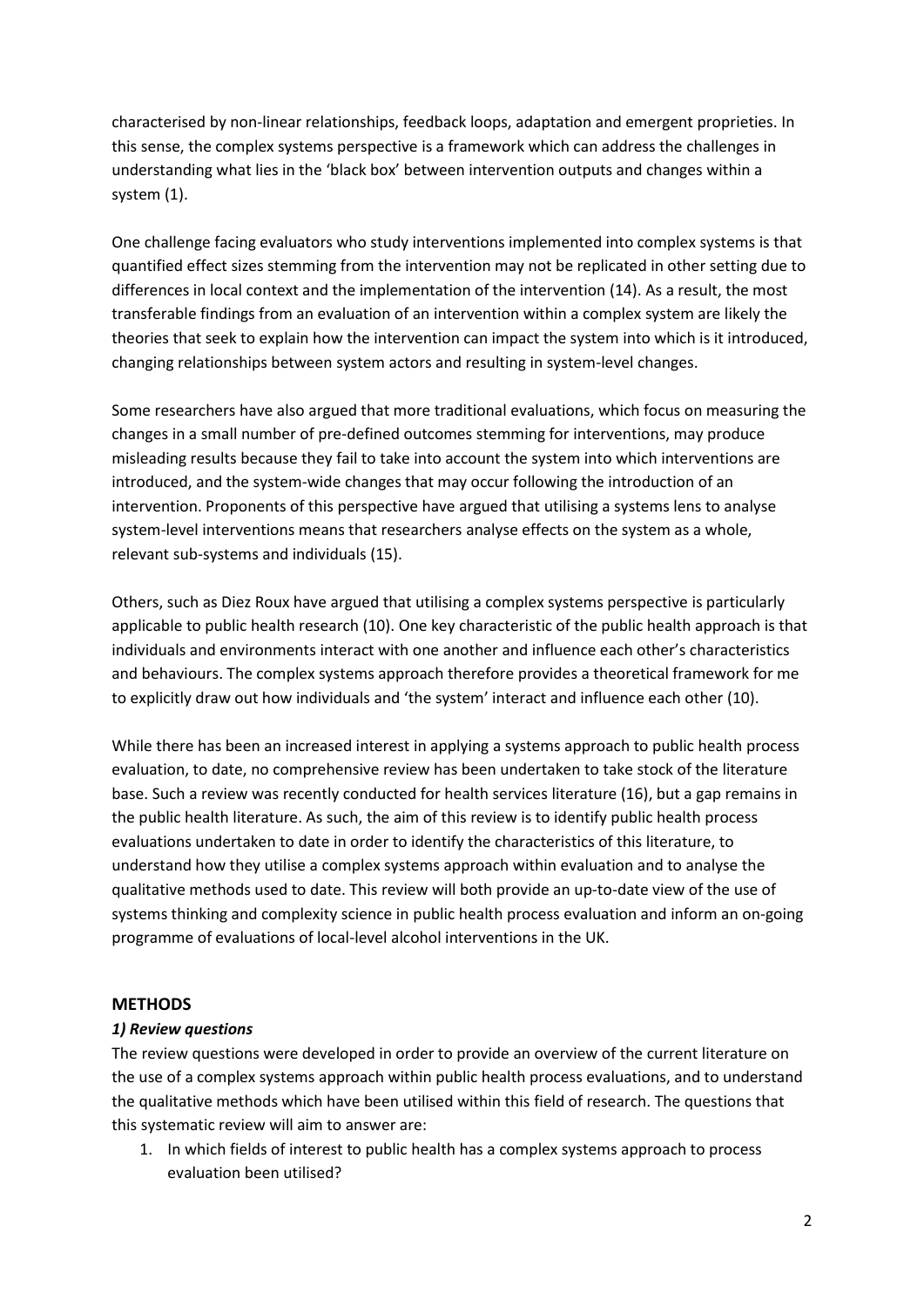- 2. What qualitative methods have been used in this body of literature?
- 3. Which aspects of systems thinking and complexity theory do researchers operationalise and how?
- 4. What are the disciplinary origins of these studies?
- 5. What does a good quality process evaluation with a complex systems lens look like?

# *2) Searching*

## **- Systematic reviews:**

Walton 2014 and Carey et al. 2015 published reviews relevant to this body of work. This review will utilise the Walton and Carey et al.'s reviews as a starting point. Walton's review aimed 'to identify themes to be considered in applying a complexity frame of reference to evaluation' (17 p.120). His review drew on complexity theory, although he also incorporated a limited number of systems terms. The review was restricted to evaluations, or theoretical articles about the value of applying complexity theory to evaluation. Carey and colleagues conducted a systematic review that aimed to '(1) explore how systems methodologies are being applied within public health and (2) identify fruitful areas of activity' (18 p.2). The review utilised mostly 'systems' terms, including specific systems methodologies; however, 'complexity science' was also included as a search term. The review searched both academic databases and grey literature sources, including public health conference proceedings. Carey and colleagues included all types of public health studies, including some public health evaluations.

## **- New searches:**

**Databases:** Scopus, Medline, Web of Science; search 2014 – present (September 2019)

## **Scopus:**

#### 1) Complex systems:

"system theory" OR "system thinking" OR "system science" OR "complex system" OR "system\* modeling" OR "system dynamics" OR "system approach" OR "system lens" OR "system perspective\*" OR complexity OR "complexity theory" OR "complexity science\*" OR "complex adaptive system"

#### 2) Evaluation:

evaluation OR evaluating OR evaluate

## 3) Health

"public health" OR "health promotion" OR "health inequality" OR "health inequity" OR "health behavior" OR "well being" OR wellbeing OR nutrition OR obesity OR "fast food" OR sugar OR salt OR tobacco OR smoking OR cigarette OR alcohol OR "illegal drugy OR "illicit drug" OR "recreational drug" OR "social determinant" OR crime OR "community safety" OR transport OR planning W/3 town OR planning W/3 city OR planning W/3 neighborhood OR planning W/3 urban OR renewal W/3 town OR renewal W/3 city OR renewal W/3 neighborhood OR renewal W/3 urban OR redevelopment W/3 town OR redevelopment W/3 city OR redevelopment W/3 neighborhood OR redevelopment W/3 urban OR regeneration W/3 town OR regeneration W/3 city OR regeneration W/3 neighborhood OR regeneration W/3 urban OR revitalization W/3 town OR revitalization W/3 city OR revitalization W/3 neighborhood OR revitalization W/3 urban OR "urban health" OR housing W/3 improvement OR home W/3 improvement OR rehousing OR "housing refurbishment" OR "home refurbishment" OR "housing modification" OR "home modification" OR "healthy home" OR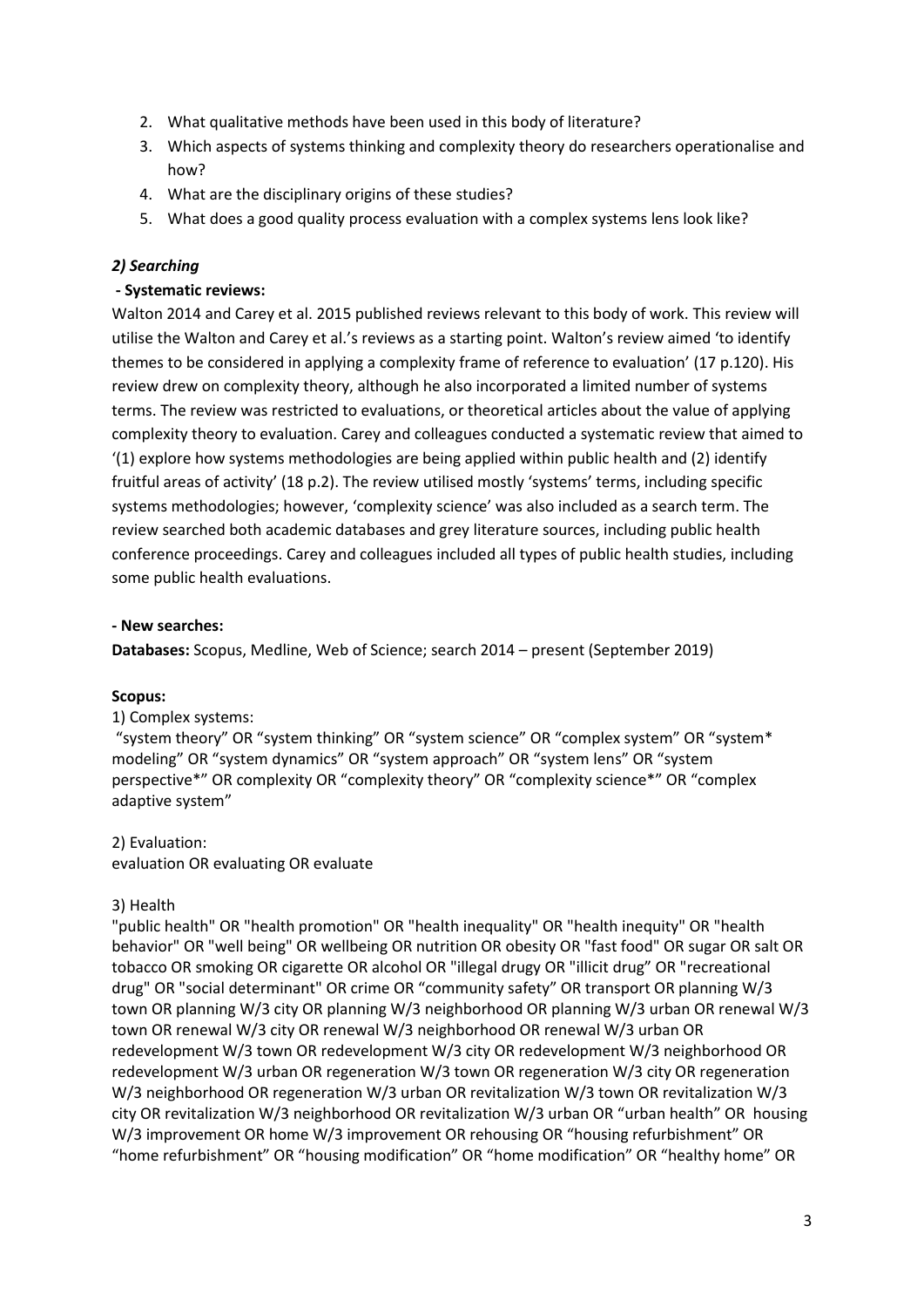"healthy housing" OR "affordable housing" OR "affordable home" OR "housing intervention" OR education OR "whole school" OR school W/3 environment OR greenspace

### **MEDLINE**

### 1) Complex systems:

"system\* theory" OR "system\* thinking" OR "system\* science" OR "complex system\*" OR "system\* model?ing" OR "systems\* dynamics" OR "system\* approach" OR "system\* lens" OR "system\* perspective" OR complexity OR "complexity theory" OR "complexity science\*" OR "complex adaptive system\*" OR systems Theory/ OR systems Analysis/ OR nonlinear dynamics/

### 2) Evaluation:

Evalat\* OR "policy evaluat\*" OR "prog\* evaluat\*" OR "formative evaluat\*" OR "process evaluat\*" OR "outcome evaluat" OR context evaluat\* OR evaluation studies as topic/ OR programme evaluation/

### 3) Health

"public health" OR "health promotion" OR "health inequality\*" OR "health inequalities\*" OR "health inequity" OR "health inequalities" OR "health behavio?r" OR "well-being" OR wellbeing OR nutrition OR obesity OR "fast food\*" OR sugar OR salt OR tobacco OR smoking OR cigarette\* OR alcohol OR "illegal drug\*" OR "illicit drug\*" OR "recreational drug\*" OR "social determinant\*" OR crime OR "community safety" OR transport\* OR planning ADJ3 town OR planning ADJ3 city OR planning ADJ3 neighbo?rhood OR planning ADJ3 urban OR renewal ADJ3 city OR renewal ADJ3 neighbo?rhood OR renewal ADJ3 urban OR redevelopment ADJ3 town OR redevelopment ADJ3 city OR redevelopment ADJ3 neighbo?rhood OR redevelopment ADJ3 urban OR regeneration ADJ3 city OR regeneration ADJ3 neighbo?rhood OR regeneration ADJ3 urban OR revitali#ation ADJ3 city OR revitali#ation ADJ3 neighbo?rhood OR revitali#ation ADJ3 urban OR "urban health" OR housing ADJ3 improvement\* OR home\* ADJ3 improvement\* OR rehousing OR "home\* refurbishment" OR "housing modification\*" OR "home modification\*" OR "healthy home\*" OR "healthy housing" OR "affordable housing" OR "affordable home\*" OR "housing intervention\*" OR education OR "whole school" OR school ADJ3 environment OR greenspace OR housing/ OR public housing/ OR crime/ OR city planning/ OR urban renewal/ OR education/ OR schools/ OR urban health/ OR fast foods/ OR tobacco/ OR smoking/ OR electronic cigarettes/ OR substance-related disorders/ OR street drugs/ OR alcohol drinking/ OR alcoholism/ OR "social determinants of health"/ OR public health/ OR health promotion/ OR health status disparities/ OR health behavior/ OR obesity/ OR smoking cessation/

#### **Web of Science**

### 1) Complex systems:

TS = ("System\* theory" OR "System\* thinking" OR "System\* science" OR "Complex system\*" OR "System\* model\$ing" OR "System\* dynamics" OR "System\* approach\*" OR "System\* lens" OR "System\* perspective\*" OR Complexity OR "Complexity theory" OR "Complexity science\*" OR "Complex adaptive system\*")

#### 2) Evaluation:

TS = (Evaluat\* OR "Policy evaluat\*" OR "Prog\* evaluat\*" OR "Formative evaluat\*" OR "Process evaluat\*" OR "Outcome evaluat\*" OR "Context evaluat\*")

#### 3) Health:

TS=("Public health" OR "Health promotion" OR "Health inequality" OR "Health inequalities" OR "Health inequity" OR "Health inequities" OR "Health behavio\$r\*" OR "Well-being" OR Wellbeing OR Nutrition OR "Fast food\*" OR Sugar OR Salt OR Tobacco OR Smoking OR Cigarette\* OR Alcohol OR "Illegal drug\*" OR "Illicit drug\*" OR "Recreational drug\*" OR "Social determinant\*" OR Crime\* OR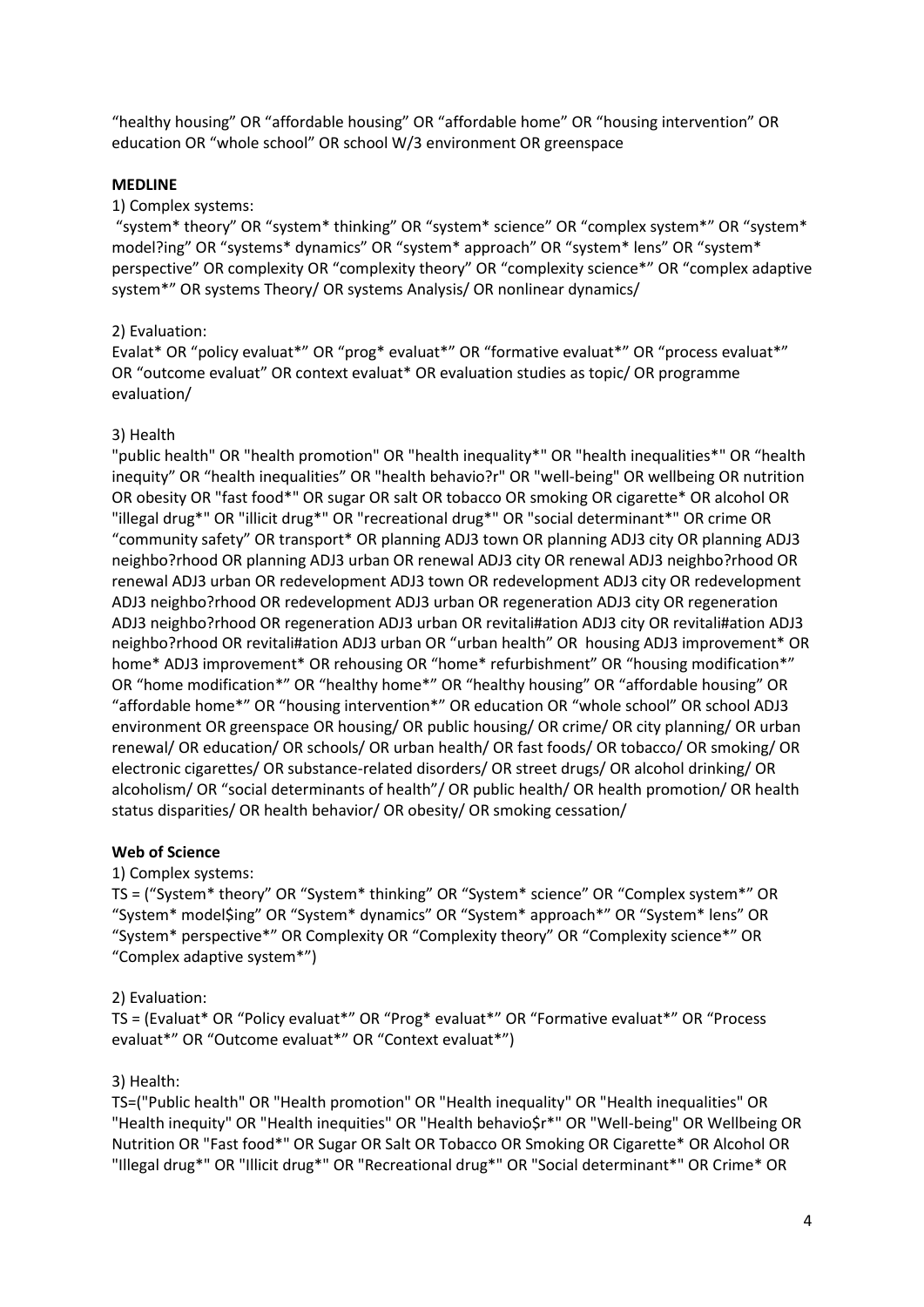"Community safety" OR Transport\* OR Planning NEAR/3 town OR Planning NEAR/3 city OR Planning NEAR/3 neighbo\$rhood OR Planning NEAR/3 urban OR Renewal NEAR/3 town OR Renewal NEAR/3 city OR Renewal NEAR/3 neighbo\$rhood OR Renewal NEAR/3 urban OR Redevelopment NEAR/3 town OR Redevelopment NEAR/3 city OR Redevelopment NEAR/3 neighbo\$rhood OR Redevelopment NEAR/3 urban OR Regeneration NEAR/3 town OR Regeneration NEAR/3 city OR Regeneration NEAR/3 neighbo\$rhood OR Regeneration NEAR/3 urban OR Revitali?ation NEAR/3 town OR Revitali?ation NEAR/3 city OR Revitali?ation NEAR/3 neighbo\$rhood OR Revitali?ation NEAR/3 urban OR "Urban health" OR Housing NEAR/3 improvement\* OR Home\* NEAR/3 improvement\* OR Rehousing OR "Home\* refurbisment\*" OR "Housing modification\*" OR "Home\* modification\*" OR "Healthy home\*" OR "Healthy housing" OR "Affordable housing" OR "Affordable home\*" OR "Housing intervention\*" OR Education OR Whole school OR School NEAR/3 environment OR Greenspace)

# **- Expert consultation:**

The search strategy will be complemented by consultations with a range of experts who have an interest and experience in the field of systems evaluation. These experts will be identified by the broad SPHR study team and then each expert will be contacted and asked for examples of what they consider to be important systems-level evaluations.

# *3) Study selection*

All process evaluations that use qualitative methods and draw on a complex systems approach will be included in the review. A distinction will be drawn between evaluations of complex interventions, and studies that draw on complexity theory to evaluate either simple or complex interventions. The former will be excluded if complexity is only being used to describe the nature of the intervention; whereas the latter will be included within the review. Studies from any country are eligible for inclusion, although the search will be limited to English-language publications. Policy fields relevant to public health will be included as follows:

Included policy fields:

- Housing
- Policing, community safety, crime prevention
- Public health
- Health promotion
- Urban planning and regeneration
- Alcohol licensing
- Food licensing
- Community-based drug treatment and rehabilitation
- Trading standards
- Tobacco control
- Social welfare
- Employment
- Transportation
- Sexual health
- Built environment
- Education
- Environmental health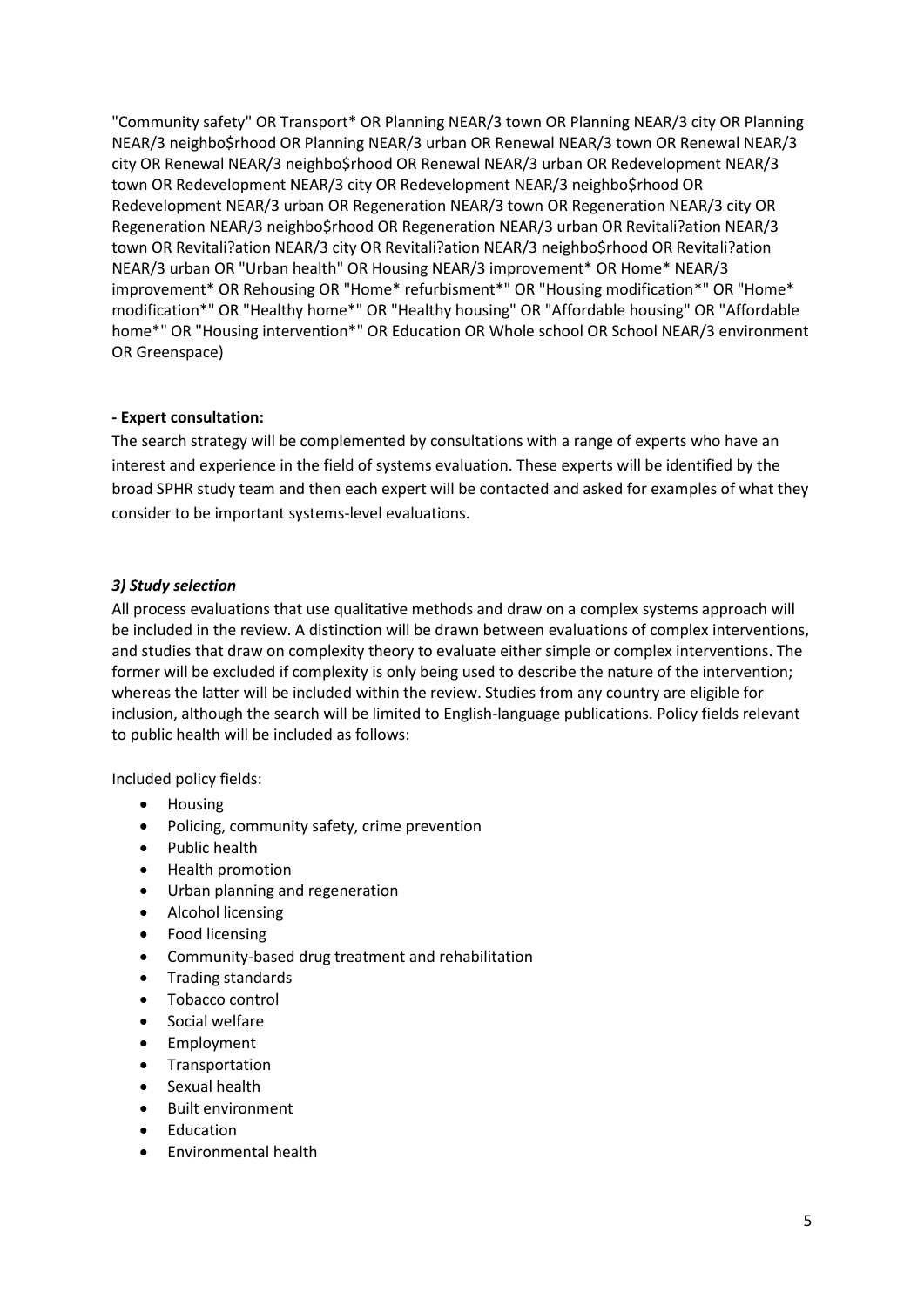Excluded policy fields:

- Health care
- Health services

Included methods: any qualitative methods; and the evaluation must have a substantive qualitative component if it is mixed (qualitative and quantitative) methods.

Abstracts will be screened by a single reviewer (EM or TP). All full text references will be doublescreened (EM, TP, VE or ME). Any disagreements will be resolved by discussion with the review team.

# *4) Data extraction and analysis*

Data will be extracted from each study on the following:

- Study characteristics (authors, year, setting)
- Research question / aim
- Intervention details
- Disciplinary background
- Application of complex systems thinking
- Methods and analytical approach
- Types of findings

All included studies will have data extracted by one reviewer (EM) and double checked by a second (ME); any disagreements will be resolved though discussion with the review team.

The studies will be appraised based on the extent to which they apply concepts from systems thinking and complexity science – list to be developed. Studies will get a colour-coded mark; red means no application of the concept; amber means implicit application or done in a partial manner; green means full and explicit application. This will be done independently by two appraisers (EM, DM, and ME) – disagreements will be resolved through discussion.

The discussion will focus on the lessons that can be drawn from the current literature base in order to design future process evaluative that utilise qualitative methods and a complex systems lens.

# **DISSEMINATION**

The review will be written as an academic article and submitted to a peer-reviewed journal. It will also form part of EM's PhD thesis as a framework for the case study work. The findings will also be disseminated through conference presentations and abstracts.